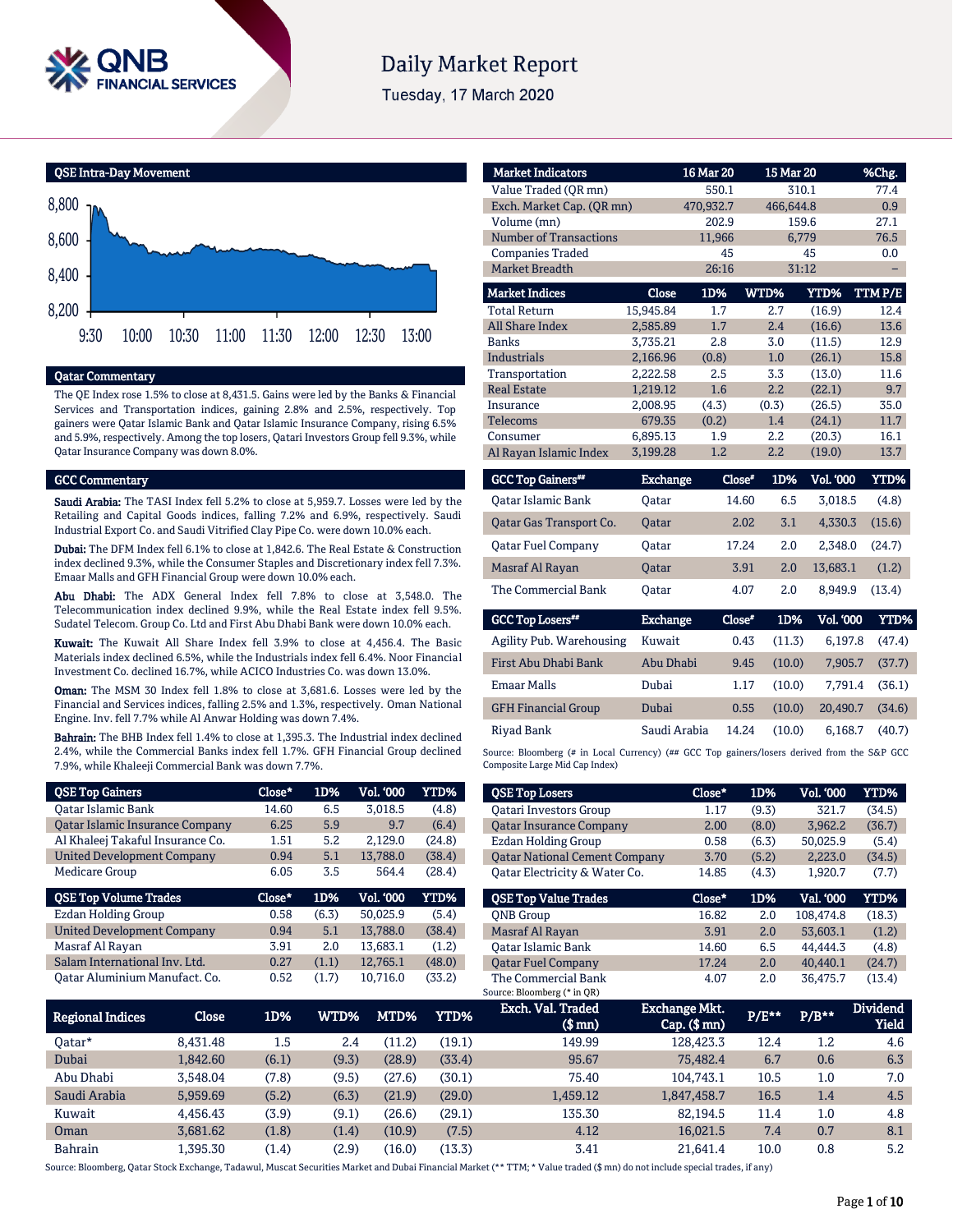# Qatar Market Commentary

- The QE Index rose 1.5% to close at 8,431.5. The Banks & Financial Services and Transportation indices led the gains. The index rose on the back of buying support from Qatari shareholders despite selling pressure from GCC and non-Qatari shareholders.
- Qatar Islamic Bank and Qatar Islamic Insurance Company were the top gainers, rising 6.5% and 5.9%, respectively. Among the top losers, Qatari Investors Group fell 9.3%, while Qatar Insurance Company was down 8.0%.
- Volume of shares traded on Monday rose by 27.1% to 202.9mn from 159.6mn on Sunday. Further, as compared to the 30-day moving average of 105.5mn, volume for the day was 92.4% higher. Ezdan Holding Group and United Development Company were the most active stocks, contributing 24.7% and 6.8% to the total volume, respectively.

| <b>Overall Activity</b>    | Buy %* | Sell %* | Net (QR)           |
|----------------------------|--------|---------|--------------------|
| Oatari Individuals         | 33.16% | 27.53%  | 30,958,663.15      |
| <b>Oatari Institutions</b> | 38.24% | 18.69%  | 107,556,017.30     |
| Oatari                     | 71.40% | 46.22%  | 138,514,680.45     |
| <b>GCC</b> Individuals     | 1.26%  | 1.45%   | (1,043,173.66)     |
| <b>GCC</b> Institutions    | 0.73%  | 3.05%   | (12,754,051.95)    |
| <b>GCC</b>                 | 1.99%  | 4.50%   | (13,797,225.61)    |
| Non-Oatari Individuals     | 9.89%  | 10.01%  | (671.653.41)       |
| Non-Oatari Institutions    | 16.71% | 39.26%  | (124, 045, 801.43) |
| Non-Oatari                 | 26.60% | 49.27%  | (124, 717, 454.84) |

Source: Qatar Stock Exchange (\* as a % of traded value)

# Ratings, Earnings Releases, Global Economic Data and Earnings Calendar

| <b>Ratings Updates</b>                         |        |              |                            |                   |                 |                      |               |                       |
|------------------------------------------------|--------|--------------|----------------------------|-------------------|-----------------|----------------------|---------------|-----------------------|
| Company                                        | Agency | Market       | Type*                      | <b>Old Rating</b> | New Rating      | <b>Rating Change</b> | Outlook       | <b>Outlook Change</b> |
| Oatar General<br>Insurance &<br>Reinsurance Co | AMBest | <b>Oatar</b> | FSR/LT-ICR                 | $A$ -/a-          | $B++/bbb+$      |                      | Stable        | -                     |
| Ahli Bank                                      | Fitch  | Oman         | LT-IDR/LT-LC-<br>IDR/SR/VR | BB/BB/3/bb        | $BB-/BB-/4/bb-$ | ╈                    | Negative      |                       |
| <b>Bank Dhofar</b>                             | Fitch  | Oman         | LT-IDR//SR/VR              | BB/3/bb           | $BB-/4/bb$ -    |                      | Negative      |                       |
| <b>Bank Muscat</b>                             | Fitch  | Oman         | LT-IDR/VR                  | $BB+/bb+$         | BB/bb           | ╈                    | Negative      |                       |
| <b>HSBC Bank Oman</b>                          | Fitch  | Oman         | LT-IDR/ST-<br>IDR/SR/VR    | BBB-/F3/2/bb+/    | $BB+/B/3/bb$    |                      | Stable        |                       |
| National Bank of<br>Oman                       | Fitch  | Oman         | LT-IDR/SR/VR/              | BB/3/bb/          | $BB-/ 4/bb-/$   | +                    | <b>Stable</b> |                       |
| Sohar<br>International<br>Bank                 | Fitch  | Oman         | LT-IDR/SR/VR               | BB/3/bb/          | $B+/4/b+$       |                      | <b>Stable</b> | -                     |

Source: News reports, Bloomberg (\* LT – Long Term, ST – Short Term, FSR- Financial Strength Rating, IDR – Issuer Default Rating, ICR – Issuer Credit Rating, VR- Viability Rating, SR - Support Rating)

#### Earnings Releases

| <b>Company</b>                      | <b>Market</b> | Currency  | Revenue (mn)<br>402019 | <b>% Change</b><br>YoY | <b>Operating Profit</b><br>(mn) 402019 | <b>1% Change</b><br>YoY  | Net Profit<br>$(mn)$ 402019 | % Change<br>YoY |
|-------------------------------------|---------------|-----------|------------------------|------------------------|----------------------------------------|--------------------------|-----------------------------|-----------------|
| Al Alamiya for Coop. Insurance Co.* | Saudi Arabia  | SR        | 219.9                  | $-25.1%$               | -                                      | $\overline{\phantom{0}}$ | У.Ь                         | 31.3%           |
| National Gypsum Co.*                | Saudi Arabia  | <b>SR</b> | 70.2                   | 14.7%                  |                                        | 4.6%                     | 10.9                        | $-5.4%$         |

Source: Company data, DFM, ADX, MSM, TASI, BHB. (\*Financial for FY2019)

#### Global Economic Data

| <b>Date</b> | <b>Market</b> | Source                        | Indicator                     | Period | Actual  | Consensus | Previous |
|-------------|---------------|-------------------------------|-------------------------------|--------|---------|-----------|----------|
| 03/16       | China         | National Bureau of Statistics | Industrial Production YTD YoY | Feb    | -13.50% | 3.00%     | -        |

Source: Bloomberg (s.a. = seasonally adjusted; n.s.a. = non-seasonally adjusted; w.d.a. = working day adjusted)

#### Earnings Calendar

| <b>Tickers</b> | <b>Company Name</b>                              | Date of reporting 4Q2019 results | No. of days remaining | <b>Status</b> |
|----------------|--------------------------------------------------|----------------------------------|-----------------------|---------------|
| <b>OGMD</b>    | <b>Qatari German Company for Medical Devices</b> | 22-Mar-20                        |                       | Due           |
| <b>IGRD</b>    | Investment Holding Group                         | 24-Mar-20                        |                       | Due           |
| <b>ERES</b>    | Ezdan Holding Group                              | 30-Mar-20                        |                       | Due           |

Source: QSE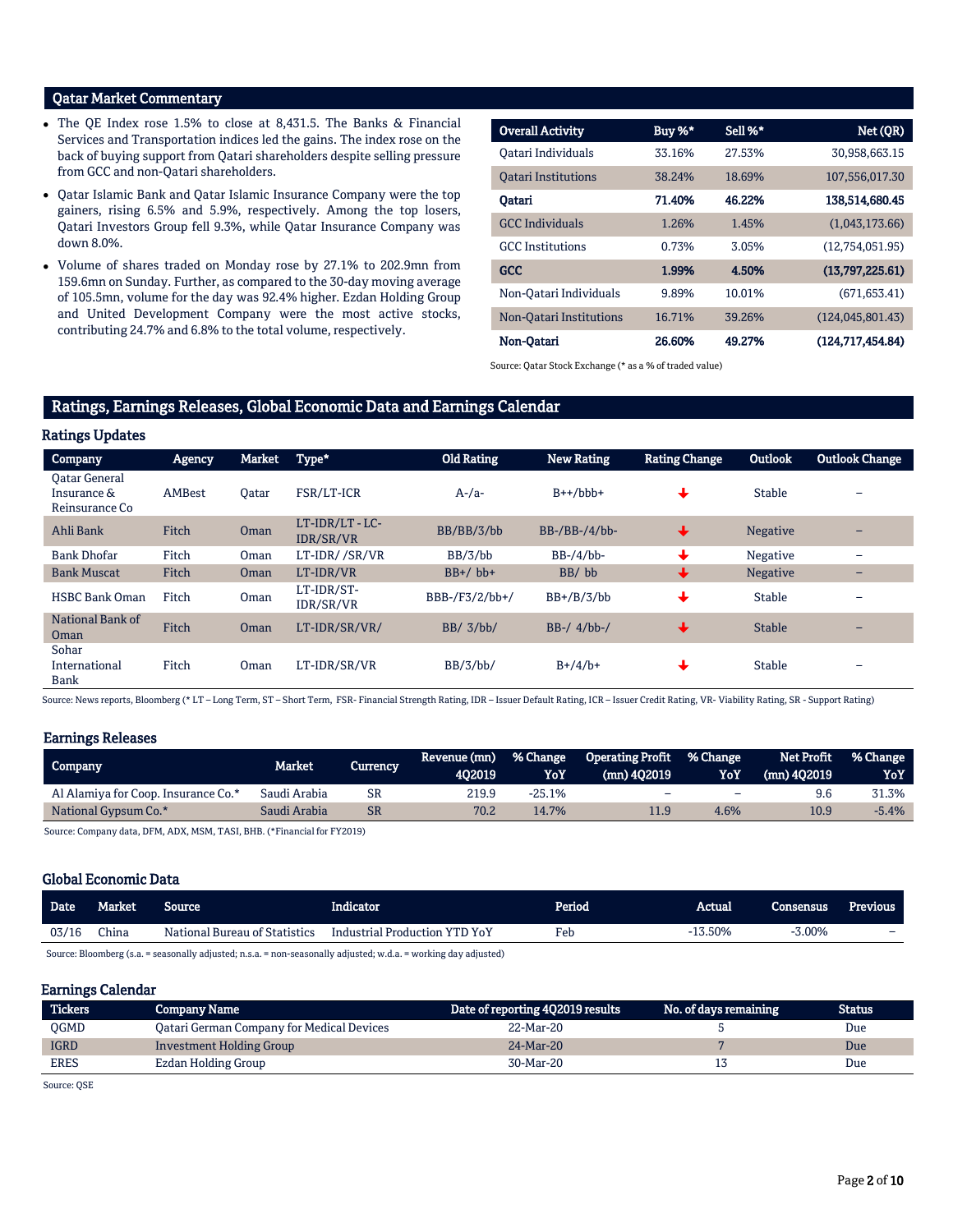# News

- Qatar
- QCB lowers interest rates The Qatar Central Bank (QCB) announced on Monday that it reduced its deposit rate (QCBDR) by 50 bps to 1.00%, lending rate (QCBLR) by 100bps to 2.50%, and the QCB repurchase rate (Repo) by 50 bps to 1.00%. In a press release issued on Monday, the QCB stated that the decision to reduce its deposit rate, lending rate and the repurchase rate is based on the evolving domestic and international macroeconomic developments. The QCB's decision comes in line with the US Federal Reserve's decision announced on Sunday to cut interest rate by a quarter-point for the second time in less than two weeks, in another emergency step to help support the US economy in addressing the repercussions of the coronavirus outbreak. The US Federal Reserve stated in a statement that it would cut its target interest rate to a range of 0 to 0.25%. The US Federal Reserve had already cut interest rates by half a percentage point after an emergency meeting on March 3. That had been the first rate cut outside of a regularly scheduled policy meeting since the financial crisis in 2008. Most countries with currencies pegged to the US dollar hike and lower interest rates with the Fed. The Qatari Riyal has been pegged to the US dollar since 1980. (Gulf-Times.Com)
- Doha Bank planning to raise capital up to \$1bn Doha Bank is planning to raise capital up to \$1bn as part of further strengthening its capital base and to meet its expansion strategy, which includes process reengineering, digitization and automation, in addition to developing the business intelligence. The proposed capital enhancement, for which a definite timeframe has not been set, will be either directly undertaken by the bank or through a special purpose vehicle and it could be through Tier-I or Tier-II. A proposal regarding this on Monday got shareholders nod at the Annual Extraordinary General Assembly meeting, which was presided over by Doha Bank's Chairman, Sheikh Fahad bin Mohamed bin Jabor Al Thani. The issuance, which would qualify as capital instruments, can be through public route or a private placement, in local and/or international markets. It can be in local or major foreign currencies. The Tier-II (debt) would not exceed \$500mn or equivalent, Sheikh Fahd said, adding the maturity of the additional Tier-I instruments would be perpetual and that of Tier-II would be limited to 10 years. "The bank has taken approval (from shareholders) for us to go for additional Tier-I or Tier-II of up to \$1bn but it would depend upon the market conditions," Doha Bank Group's Chief Executive, R Seetharaman said. Stressing that bank needed to strengthen its capital adequacy further, he said at present it stood at 17.6%, which is a good one and that core equity also has moved to 11.5% against the minimum threshold of 9%. (Gulf-Times.Com)
- ERES' board to meet on March 30 to discuss the financial statement – Ezdan Holding Group's (ERES) board of directors will hold its meeting on March 30, 2020 to discuss and approve the consolidated financial statements for the period ended December 31, 2019. (QSE)
- Baladna to hold EGM to consider statute on April 7 Baladna (BLDN) will hold an Extraordinary General Assembly meeting (EGM) on April 7, 2020 to consider the following agenda.

Amending Baladna's Articles of Association, to enable the company to distribute interim dividends by adding the following article: "It is permissible to issue a resolution from the board of directors, to distribute interim dividends to the company's shareholders who are the owners of the company's shares on the due date, if the board of directors finds that such distribution is justified. This decision should however specify the due date and should be in accordance with the rules and regulations set by Qatar Financial Markets Authority and Qatar Stock Exchange." (QSE)

- Chairman: QEWS completed several projects during 2019 HE the Minister of State for Energy Affairs and Chairman of Qatar Electricity & Water Company (QEWS), Saad bin Sherida Al-Kaabi said the electricity and water sector contributed to supporting the Qatari economy through continuous coordination and cooperation between the QEWS and the Kahramaa. The Minister noted that QEWS is keen to implement all necessary projects in accordance with the best specifications to keep pace with the country's needs. The focus is on raising the efficiency of the performance of its existing plants in line with local and international environmental standards. He said QEWC completed several projects during 2019, the most important of which was the 'Umm Al Houl Energy' project, which is currently operating at full capacity. The first phase of the largest solar energy project in the region in terms of size and capacity – Siraj (Solar PV Power Plant with a total capacity of 800MW) will be completed in April, 2021 at Al-Kharsaah. Al-Kaabi said Kahramaa will purchase energy produced by Siraj. The project is an embodiment of Qatar's efforts to diversify energy sources and enhance the efficiency of renewable energy, which is an important element for a sustainable future for future generations, in line with Qatar National Vision 2030, launched and sponsored by HH the Amir, Sheikh Tamim bin Hamad Al Thani. In order to diversify the sources of income through foreign investments, QEWS through Nebras Energy Company seeks to increase its investments in global markets by obtaining distinct rates in a number of energy projects outside the country. (Gulf-Times.com)
- GISS postpones its AGM Gulf International Services (GISS) has received notification from Ritz-Carlton Hotel - Doha, in which the company's 2019 AGM was scheduled to be held, amid safety precautions, banning public events in order to minimize the risk of coronavirus (COVID-19) spread. Accordingly, GISS has postponed its 2019 AGM, which was scheduled to be held on Monday March 16, 2020. Once the situation is improved, details of the company's 2019 AGM will be announced only after coordination with the relevant regulatory authorities. (QSE)
- MERS announces change of venue for its AGM Al Meera Consumer Goods Company (MERS) has announced to change of venue for the Ordinary General Assembly Meeting (AGM) to be held at MERS Head Office - Qatar Tower, Majlis Al Taawon St, Doha. (Building No. 35 - Zone No. 53 Street No 920) 7th Floor, on Tuesday, March 17, 2020 instead of Westin Doha Hotel. (QSE)
- CBQK announces change of venue for its AGM The Commercial Bank (CBQK) has announced the venue for the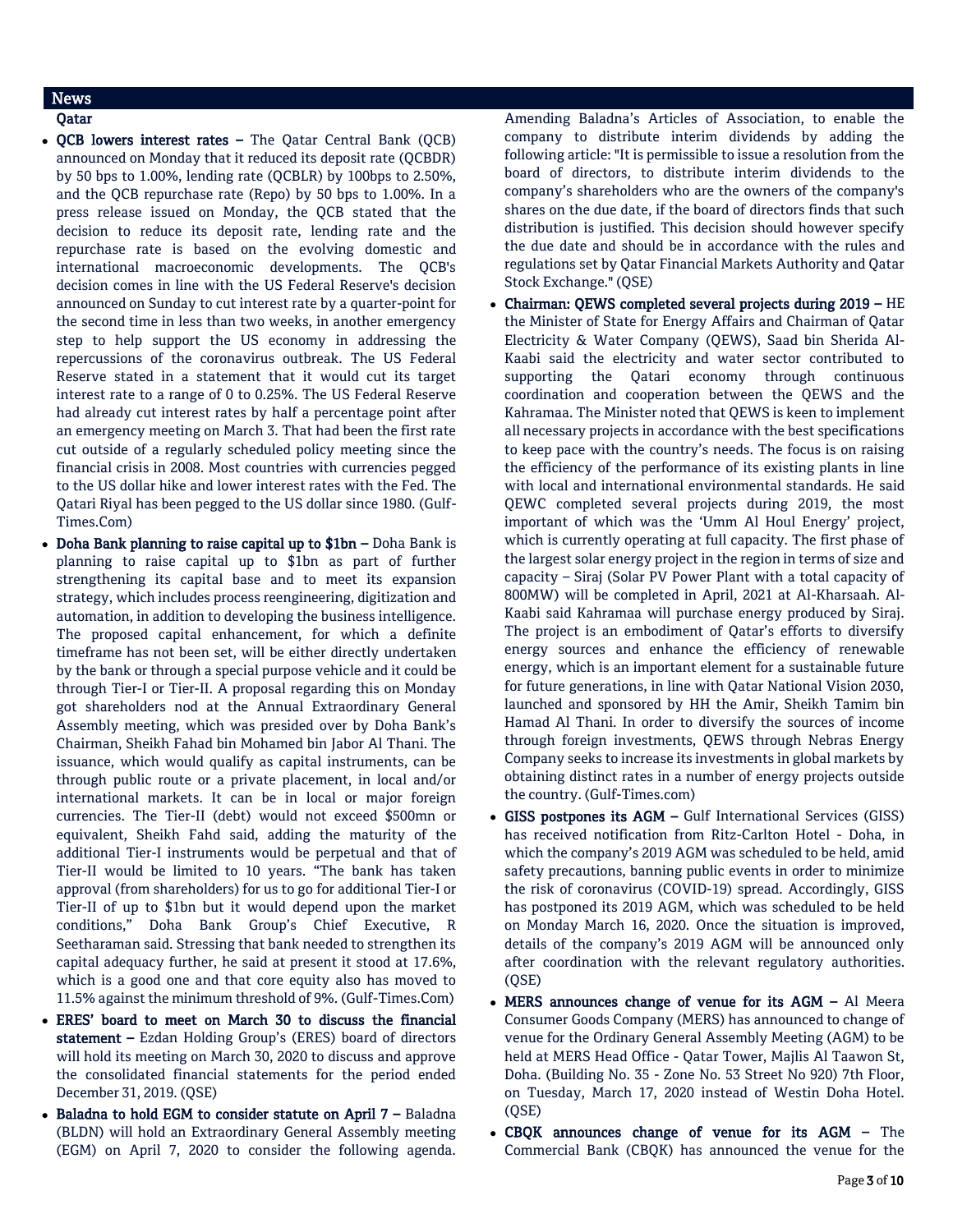shareholders' Ordinary General Meeting (AGM) to be held on March 23, 2020 has been moved to the ground floor terrace (outside) at the St. Regis Hotel at 6:30 p.m., for the protection of public health. (QSE)

- QIGD postpones its EGM Qatari Investors Group (QIGD) has received notification from City Centre Rotana, Hotel - Doha, in which the company's EGM was scheduled to be held, amid safety precautions, banning public events in order to minimize the risk of coronavirus (COVID-19) spread. Accordingly, QIGD has postponed its EGM, which was scheduled to be held on Tuesday March 17, 2020. Once the situation is improved, details of the company's 2019 AGM will be announced only after coordination with the relevant regulatory authorities. (Gulf-Times.com)
- Milaha announces change of venue for its AGM Qatar Navigation (Milaha) has announced change of venue for the Ordinary General Assembly Meeting (AGM) to be held at Milaha's head quarters in Ain Khaled Area, rather than Four Seasons Hotel (Mirqab Hall), which will be held on Sunday March 22, 2020at 4.30 P.M. (Gulf-Times.com)
- QFBQ to hold its AGM on April 7 Qatar First Bank (QFBQ) announced that it will hold AGM on April 7, 2020. The agenda includes the approval of recommendation of board of directors regarding non-distribution of dividends and not taking an optional reserve for the financial year ended December 31, 2019, among others. (Gulf-Times.com)
- Doha Bank recasts its board for 2020-23 Doha Bank has recast its board for 2020-23 with members being elected unopposed. The members were inducted into the board after the shareholders gave their approval at the extraordinary general assembly, which was presided over by Doha Bank's Chairman, Sheikh Faisal bin Mohamed bin Jabor Al Thani. The members are Ahmed Abdul Rahman Yousif Obaidan; Ahmed Abdulla Ahmed Al-Khal; Sheikh Abdullah Mohamed Jabor Al Thani; Sheikh Abdul Rahman bin Mohamed bin Jabor Al Thani; Fahad Mohamed Jabor Holding, represented by Sheikh Fahad bin Mohamed bin Jabor Al Thani; and Jasim and Falah Trading and Contracting, represented by Sheikh Falah bin Jasim bin Jabor Al Thani. The independent directors are Naser Mohamed Ali Al-Mathkoor Al-Khaldi; Abdullah Ali Abdul Rahman Al-Abdulla; and Naser Khalid Naser Abdullah Al-Misnad. (Gulf-Times.Com)
- Doha Bank announces measures to help SMEs Doha Bank has announced measures to help small and medium enterprises (SMEs) that may be impacted due to the spread of coronavirus (Covid-19). Considering the present situation due to COVID-19, Doha bank observed that SMEs cash flows may be impacted and decided to extend support to borrowers under the SME segment by postponement upon request up to 90 days of their installments under term loan and payments under LTR/ STPF facilities falling due up to June 30. Doha Bank will not charge penal interest and fee for the same, a bank statement stated yesterday. It stated Doha Bank considers that SMEs are the primary component of liberal economy and social stability. Doha Bank stated, "SMEs not only contribute to output, fulfill social objectives, attract considerable foreign reserves into a country but also have a clear importance in providing employment, they are the backbone of the private sector all over the world which drives the impact to a sustainable

economy. So, it is very important to support SMEs time to time depending upon the market situation." (Gulf-Times.Com)

- Ooredoo provides free bandwidth upgrade for Qatar educational bodies – Ooredoo will increase the bandwidth allowance for free for all of Qatar's school and university customers for the rest of the 2020 term to foster e-learning during the outbreak of coronavirus (COVID-19), the telecom company has announced. Starting from Monday, all of Ooredoo's educational customers can receive free bandwidth upgrade until June 2020. As a result, educators, students and researchers can find continued access to e-learning without any disruption. This announcement is in line with Ooredoo's digital transformation partnership with the Ministry of Education and Higher Education. (Qatar Tribune)
- MERS reassures customers of continued service, hygiene measures – Al Meera Consumer Goods Company (MERS) announced that it will continue normal operations across all branches, and extend hours as needed, amid the novel coronavirus (COVID-19) outbreak. "MERS reassures the safety of its customers and employees by taking the necessary measures to continue the supply of goods and ensuring that all stores are clean and sanitized for safety," the company stated in a statement yesterday. Acting swiftly, MERS has opened a new temporary branch in the Mukaynis area that will provide groceries and other products to workers in the area. The new branch, built in 48 hours, will support Qatar's precautionary policies against the spread of COVID-19 by providing access to a fully loaded grocery catering to people in Mukaynis and surrounding areas. "MERS is working closely with the Ministry of Public Health (MoPH) in implementing the most updated safety and hygiene practices that will prevent the spread of COVID-19. Moreover, during this crisis, MERS is working closely with the Ministry of Commerce and Industry to ensure that the supply of goods remains steady and stocks are replenished for customers' availability," the statement noted. (Gulf-Times.com)
- Qatari consumer prices fall 0.47% YoY in February Planning and Statistics Authority in Doha has published consumer price indices for February, which showed that the index fell 0.47% YoY versus 0.41% in the previous month. (Bloomberg)
- More COVID-19 cases on recovery path; positive cases will not see any huge increase in the coming days – More people affected with novel coronavirus (COVID-19) in Qatar are recovering and their details will be announced in the coming days, a top official of the Ministry of Public Health (MoPH) said. "All the four recovered cases have been discharged from the hospital and many more are on the recovery path," Sheikh Mohamed bin Hamad Al Thani, Director of Public Health, said. All the recovered cases have been advised to stay home for a few more days just to make sure that everything goes well. He said, "We can handle the situation very effectively and have the best protocol in place for curing the disease with a combination of treatment options. In this regard, we are ready to help the people as much as possible." He added, "Now the number of people in quarantine is going down as many of the cases have been found negative. Similarly, the number in quarantine will dramatically go down in the coming days as nobody can travel to Qatar for the next two weeks." According to him, the number of positive cases will not see any huge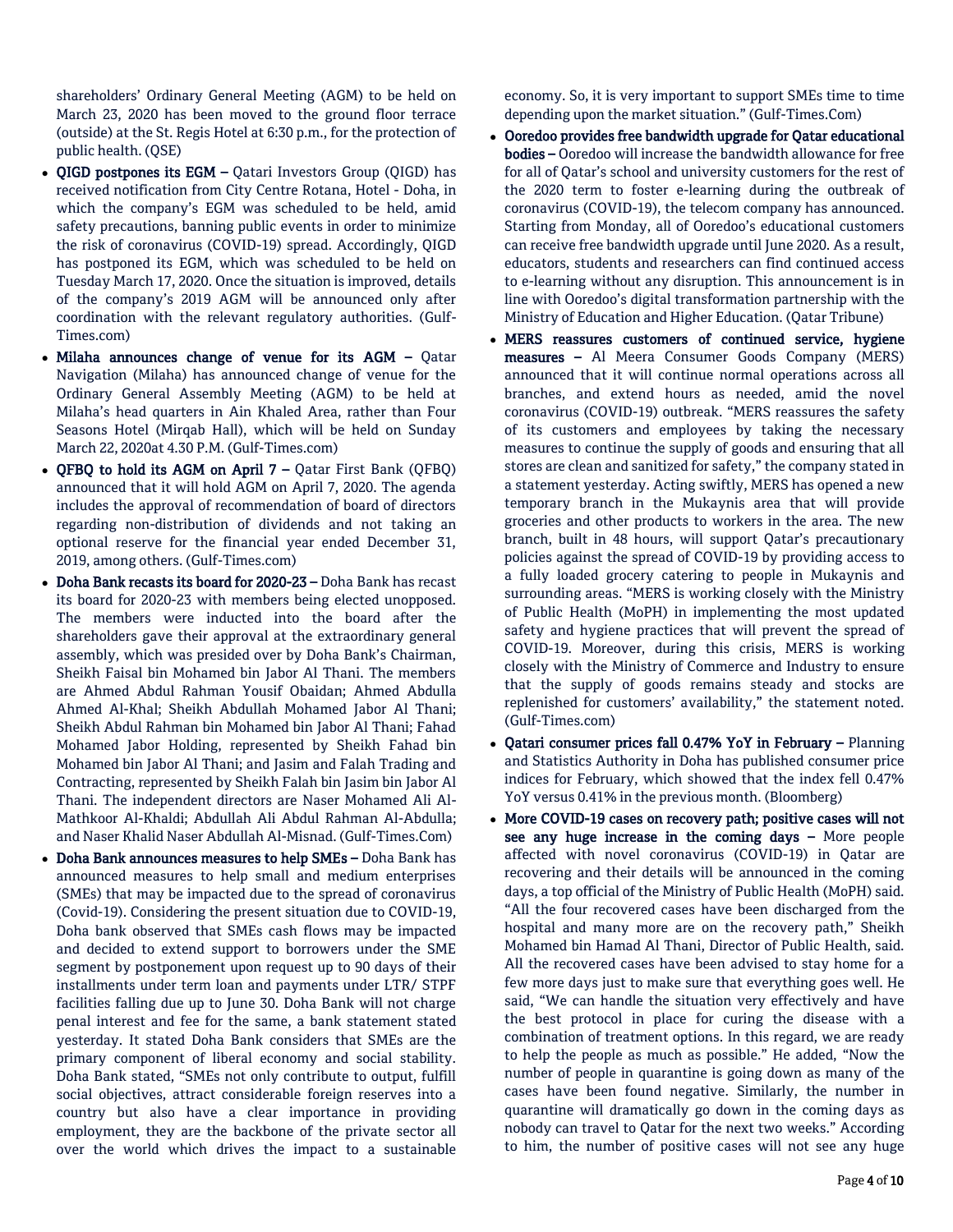increase in the coming days. He said that the cases being reported now have been in large numbers because the testing of the people, who are in quarantine from the epicenter of the disease, is being finalized. (Gulf-Times.Com)

- Qatar Foundation waives rental payments for retail tenants for six months – Qatar Foundation has waived rental payments for its external SME retail tenants for six months, to support them in overcoming the challenges created by the world-wide coronavirus (COVID-19) outbreak, it was announced yesterday. Recognizing that these steps will have a financial impact on its external SME retail tenants, Qatar Foundation has now acted swiftly to ensure that these businesses will not be required to pay any rent from this month until the end of August 2020. (Gulf-Times.Com)
- Mall of Qatar offers tenants rent exemption Mall of Qatar has announced that all mall tenants are exempt from rental costs from March until May. The decision comes on the back of the current health situation and precautionary measures taken by the authorities to limit any potential spread of coronavirus, and to provide maximum support to businesses during this challenging period, Mall of Qatar has stated. (Gulf-Times.Com)
- Qatar's private sector hails government's incentive package Qatar's private sector companies and business leaders have welcomed the government's decision to support and provide financial and economic incentives amounting to QR75bn along with a series of other measures aiming to support the private sector. Quick enquires with some of the prominent Qatari businessmen and representatives of the private sector reveal that the stimulus package comprising of economic incentives coupled with other benefits and supports extended by the by the government will be of great help to cope up with the impact of the coronavirus (COVID-19). "We highly appreciate the decision of the Amir HH Sheikh Tamim bin Hamad Al Thani to support the private sector and the Qatari economy as a whole. This huge incentive will have positive impact and boost the economy as well as the ongoing operations and performance of the private sector," Ali bin Abdulatif Al Misnad, Member of the Board of Qatar Chamber said. Al Mesned added, "The initiative also sets an example for other countries. These initiatives reflect on how much the Qatari leadership and the government cares about the people and supports the businesses and the economy as a whole. Qatar has become a leader in every-thing in the region. We as representative of the private sector and owners of businesses have to be also ready on our part to help the government to control and contain the outbreak of the COVID-19 as much as possible. We have to make our resources available for the government and the people to help combating this new virus." (Peninsula Qatar)
- Qatar Chamber panel reviews ways to ensure flow of food products – Qatar Chamber's Food Security and Environment Committee held a meeting yesterday to discuss ways to facilitate the flow of food products. The meeting, which was presided over by Qatar Chamber's board member, Mohamed bin Ahmed Al-Obaidli, was held in the presence of many representatives of governmental agencies. The attendees of the meeting praised the role played by government in dealing with the current crisis and measures adopted to curb the outbreak of the coronavirus (COVID-19). Al-Obaidli lauded the State's

efforts and precautionary measures to address the health issue, as well as the economic and financial incentives announced to enhance the national economy, noting that these actions demonstrate the solidarity and fruitful co-operation of all bodies against crisis. "The agricultural sector played a key role in the ongoing circumstances by providing commodities and services in the local market," Al-Obaidli noted. He also stressed that the private sector is fully-prepared to strongly contribute to the economic diversification and help in facing the current crisis. He noted that it has gained significant expertise in facing crisis during the economic blockade. Al-Obaidli also stressed that the committee is constantly meeting with producers and suppliers of foodstuffs. (Gulf-Times.Com)

 AM Best downgrades credit ratings of QGRI – AM Best has downgraded the Financial Strength Rating (FSR) to 'B++' (Good) from 'A-' (Excellent) and the Long-Term Issuer Credit Rating (Long-Term ICR) to 'bbb+' from 'a-' of Qatar General Insurance & Reinsurance Company (QGRI). The outlook of the FSR has been revised to 'Stable' from 'Negative', whilst the outlook of the Long-Term ICR remains 'Negative'. The Credit Ratings (ratings) reflect QGRI's balance sheet strength, which AM Best categorizes as very strong, as well as its strong operating performance, limited business profile and appropriate enterprise risk management. The downgrades reflect material deterioration in QGRI's risk-adjusted capitalization to a very strong level from a strongest level, as measured by Best's Capital Adequacy Ratio (BCAR), due to a decline in available capital following the recognition of operating losses in each of the past three financial years (2017-2019). The negative Long-Term ICR outlook reflects pressure on QGRI's operating performance. Given the adverse valuation trends in its domestic real estate market, and QGRI's asset exposures, further fair value losses cannot be ruled out. The 'Negative' Long-Term ICR outlook also reflects concerns regarding the group's internal and financial reporting controls, highlighted by asset impairments recognized in 2019. AM Best notes that a remuneration dispute with a former senior manager remains unresolved highlighting further concerns regarding future earnings risk. The group's new senior management team has committed to an improved internal control and governance framework. (AM Best)

## International

 IEA, OPEC: Developing nations may lose up to 85% of oil and gas income this year – Developing nations' oil and gas income will fall by 50% to 85% this year to a more than two-decade low if current market conditions persist, the International Energy Agency (IEA) and OPEC stated in a rare joint statement on Monday, citing recent IEA analysis. This is likely to have major social and economic consequences, notably for public sector spending in vital areas like healthcare and education, the statement from IEA's Director, Fatih Birol and OPEC's Secretary-General, Mohammad Barkindo said. Oil prices slid below \$30 a barrel on Monday as the global spread of coronavirus became more entrenched, leading to lockdowns as the global economy appeared to be headed toward certain recession. The oil price rout was exacerbated by the collapse of an alliance between the OPEC and allies led by Russia which had been withholding production from the market. The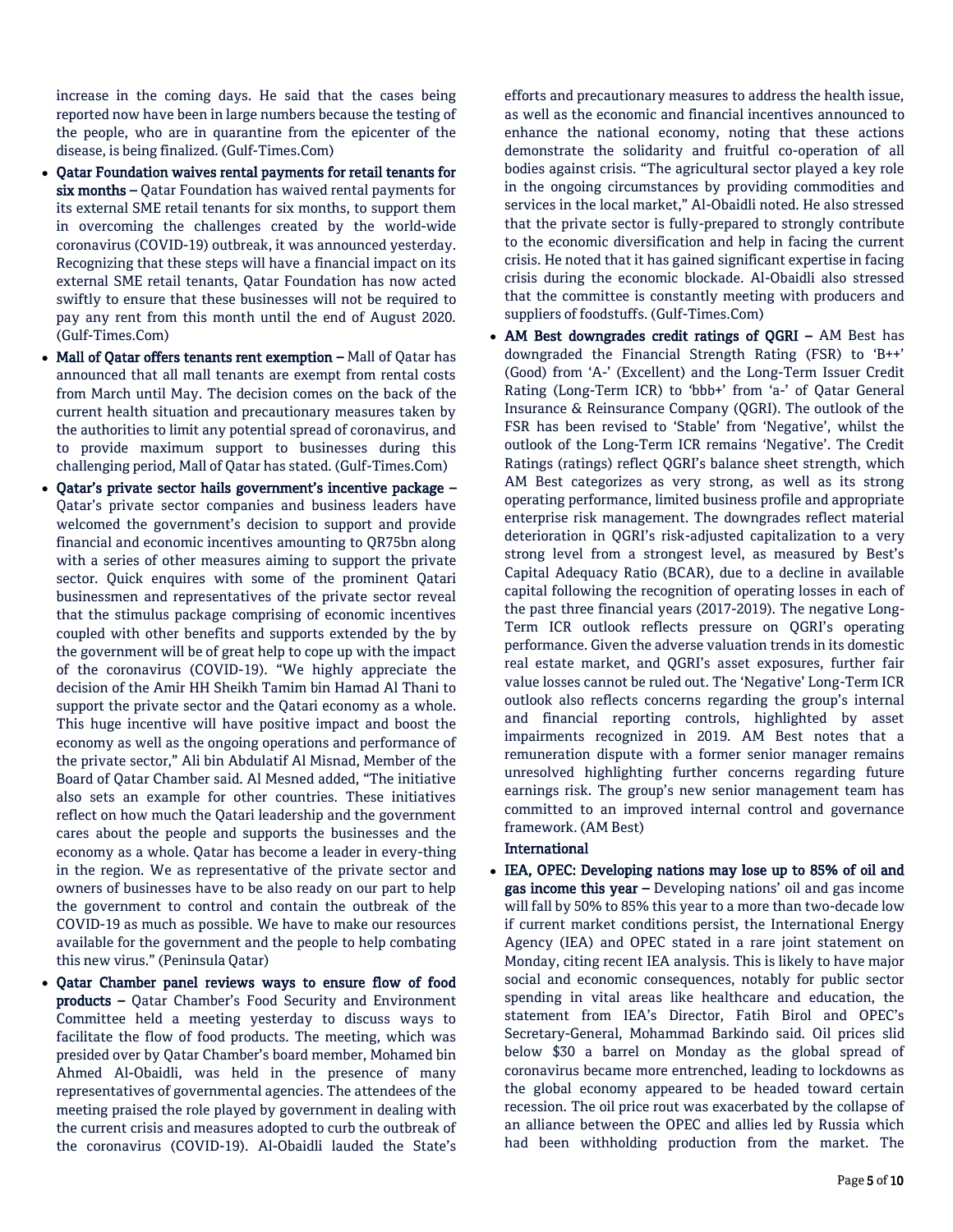statement did not expressly mention the alliance's leaders Saudi Arabia and Russia, which have started a price war for market share, but called for market stability. (Reuters)

- US poll shows growing worries about coronavirus; drop in confidence in government - Some 60% of Americans are now 'very' or 'somewhat worried' they or a family member will be exposed to the coronavirus, up from 36% in February, while confidence in the government's ability to respond has fallen sharply, a new poll showed. The Gallup poll was conducted on March 2-13, shortly after the first positive case of the fastspreading virus was reported in the US, and came as the administration of President Donald Trump accelerated its response to the pandemic. Sixty-one percent of Americans are 'very' or 'somewhat confident' in the US government's ability to respond, a drop of 16% from February, the poll showed. Trump, after initially downplaying the risks of the outbreak, last week declared a national emergency and on Monday urged Americans to avoid gatherings of more than 10 people and halt most social activities for 15 days to halt the spread of the disease. The move came as financial markets tumbled despite a second emergency rate cut by the Federal Reserve, and Trump warned the US economy could tip into recession as a result of the virus. (Reuters)
- US could pump \$800bn or more into economy, says Trump adviser Kudlow – The US could pump \$800bn or more into the economy to minimize damage from the coronavirus outbreak if Congress passes a payroll tax holiday through year end, White House economic adviser Larry Kudlow said on Monday. "We have an enormous fiscal plan. It's at least \$800bn and maybe more," Kudlow told reporters, totaling up actions already taken and tacking on Trump's hoped-for tax relief. "We have roughly \$400bn in fiscal assistance already in the pipeline," Kudlow, a top Trump adviser, said. Asked in an interview if the US economy was headed for a recession, Kudlow declined to answer but he acknowledged the pain the ongoing outbreak of COVID-19 was having across the country. (Reuters)
- New York manufacturing activity post record drop in March Manufacturing activity in New York state plunged in March by the most on record to its lowest level since 2009, offering an early glimpse of the coronavirus' damaging impact on the US economy. The New York Fed stated its Empire State Manufacturing Index dropped last month to negative 21.5, the lowest since March 2009, from positive 12.9 in February. The 34 point drop was the largest in the survey's history dating to 2001. Optimism about the future also fell 22 points to a reading of 1.2, the lowest since 2009. The survey's measure of new orders dropped to negative 9.3 and the shipments index fell to minus 1.7. Labor market measures also weakened this month. The index for the number of employees at factories in the region dropped eight points to negative 1.5 and average workweek fell to minus 10.6, indicating a shorter workweek. (Reuters)
- Reuters poll: BoE to restart asset purchases this month, say economists – The Bank of England (BoE) will soon follow up last week's surprise interest rate cut by restarting its asset purchase program as it battles to reduce the economic impact of the global coronavirus outbreak, a Reuters poll found. The BoE's 50 basis point cut last week to 0.25% was its first move outside of a scheduled policy meeting since the global financial crisis

over a decade ago, and followed a similar cut by the US Federal Reserve. The Fed then slashed rates by another 100 basis points on Sunday to its previous post-crisis effective zero bound of 0- 0.25% and re-started asset purchases, saying it intends to buy at least \$700bn total of Treasuries and mortgage-backed securities soon. The COVID-19 virus that originated in China before spreading around the world has triggered a global stock market crash as governments shut schools and restrict travel and large gatherings, crushing factory output and disrupting business worldwide. (Reuters)

- BCC: UK set for weakest economic growth since financial crisis – Britain's economy looks on track to grow by the smallest amount since the financial crisis this year as the coronavirus outbreak threatens to drag major economies into recession, the British Chambers of Commerce (BCC) stated. The world's fifthbiggest economy looks on track for growth of 0.8% this year, the BCC stated, downgrading its forecast from 1.0%. The forecast was finalized after British authorities unleashed a major fiscal and monetary stimulus plan last week to help shield Britain's economy from the coronavirus outbreak. "It is increasingly likely that the boost from higher government spending and more political certainty will be surpassed over the near-term by the negative impact of coronavirus on the UK economy," Suren Thiru, head of economics at the BCC said. (Reuters)
- European Commission: EU economy likely to shrink 1% in 2020 because of coronavirus - The EU economy is likely to shrink 1% this year as a result of the coronavirus, a European Commission document showed, but officials said internal Commission estimates were more pessimistic and pointed to a recession of even 2.5%. "The COVID-19 crisis is estimated to have a very large detrimental economic impact on the EU and euro area," the Commission document stated. "The direct impact through all channels is estimated to reduce real GDP growth in 2020 by 2.5 percentage points compared to a situation where there would be no pandemic. Given that real GDP growth was forecast to be 1.4% for the EU in 2020, this would imply it could fall to just over -1% of GDP in 2020, with a substantial but not complete rebound in 2021," it stated. However officials said that an internal Commission paper put the coronavirus impact at a negative 3.9 percentage points, rather than 2.5 points, which would make the recession even deeper. EU Finance Ministers are discussing new ways of dealing with the economic damage wrought by the epidemic in a videoconference on Monday and officials said they are to come up with a large coordinated economic response package. (Reuters)
- $\bullet$  Italy pumps cash into coronavirus-hit economy Italy approved 25bn Euros of spending measures on Monday to help the fragile economy survive the onslaught of coronavirus as the death toll in Europe's worst-affected country jumped above 2,000. Underscoring the challenge confronting Italy, the Civil Protection agency stated the death toll had jumped 349 in the last 24 hours to 2,158, a rise of 19%. However, offering a ray of possible hope, the number of new cases increased just 13% to 27,980 - the slowest rate of growth since the contagion first came to light on February 21. (Reuters)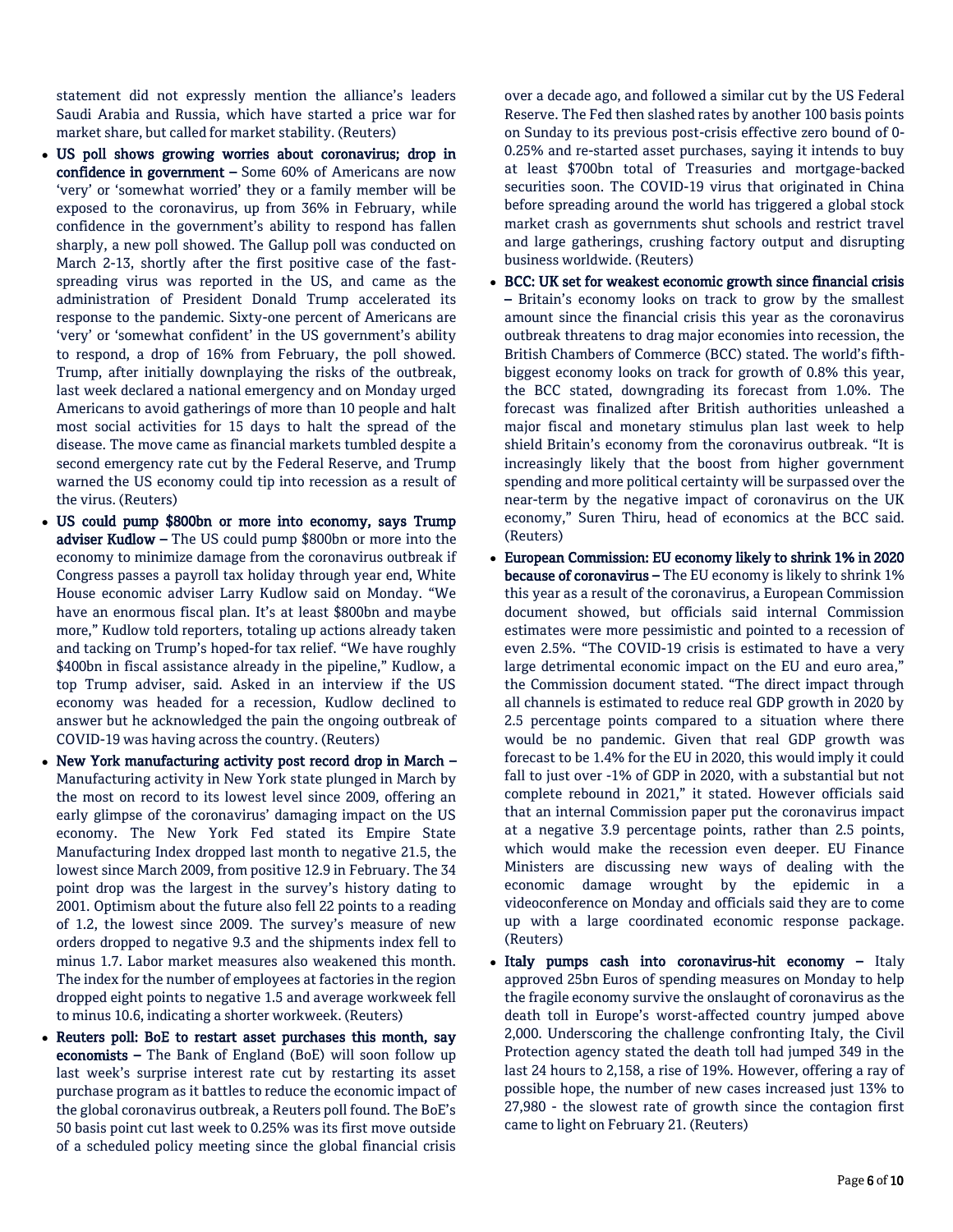- INSEE: French business decline in early March on par with 2008 slump – Business conditions in France were deteriorating at a rate at least on par with the downturn seen at the height of the 2008 global financial crisis even before health and safety measures were tightened due to the coronavirus outbreak, the INSEE official statistics agency stated on Monday. INSEE stated that data on hand before the government stepped up precautionary measures last week had suggested the economy contracted slightly in the first quarter and was on course to decline more sharply in the second quarter. It added however those estimates were now out of date since the measures had been tightened. (Reuters)
- Reuters Tankan: Japan business mood plunges to decade lows on coronavirus woes – Japanese business confidence plunged to decade lows in March as the spreading coronavirus outbreak stoked fears of a global recession and sent stock markets tumbling, the Reuters Tankan survey showed on Tuesday. The sentiment index at manufacturers fell to minus 20 in March from minus 5 in the previous month, while the service-sector gauge dropped 25 points to minus 10, the Reuters Tankan poll showed. A negative figure means pessimists outnumber optimists. The manufacturers' index hit the lowest since December 2009, the depths of the global financial crisis. Nonmanufacturers' were the most pessimistic since June 2011 in the wake of the Fukushima nuclear disaster. Manufacturers expected to be even more glum in three months' time, with the index seen falling further to minus-25 in June, while servicesector morale was seen unchanged in June. (Reuters)

### Regional

 Gulf central banks cut rates as region's coronavirus cases near 1,000 – Gulf central banks cut interest rates on Monday, a day after the US Federal Reserve slashed its rates to near zero in an effort to ease the impact of the coronavirus outbreak. Meanwhile Abu Dhabi, the capital of the UAE, launched a slate of economic measures aimed at shielding the private sector from a slowdown due to the spread of the virus, which has hit vital sectors of the UAE economy such as tourism and aviation. Most Gulf central banks tend to follow the US Fed because their currencies are pegged to the US Dollar. Central Bank of Kuwait (CBK) cut its deposit rate by 100 bps to 1.5%, its lowest ever. It also cut its overnight, one-week and one-month repo rates by 100 bps to 1%, 1.25%, and 1.75% respectively. The Central Bank of the UAE (CBUAE) trimmed its interest rate on oneweek certificates of deposit by 75 basis points and other rates by 50 bps. The Saudi Arabian Monetary Authority (SAMA) cut repo and reverse repo rates by 75 bps. The Qatari regulator slashed its deposits, lending, and repo rates. Central Bank of Bahrain (CBB) cut overnight, weekly and monthly deposit rates, in addition to its lending rate. Bahrain's central bank cut its key interest rates by 75 basis points (bps) on Monday, following the US Federal Reserve, which slashed its rates to near zero a day earlier to bolster the economy as the coronavirus epidemic spreads. The Central Bank of Bahrain cut its interest rates on overnight, one-week and one-month deposits by 75 bps to 0.75%, 1.00% and 1.45% respectively. It cut its lending rate by the same level to 1.7% from 2.45%. The cuts follow stimulus packages launched by the Saudi, Qatari and UAE central banks over the past few days worth a

combined \$60bn to contain the impact of the virus. However, such moves have not stopped a plunge in regional equity and debt markets, which are also pricing in the effects of a market share war between Saudi Arabia and Russia on crude prices. (Reuters)

- OPEC+ calls off technical talks, mediation attempts fail An OPEC and non-OPEC technical meeting planned for Wednesday in Vienna has been called off as attempts to mediate between Saudi Arabia and Russia after the collapse of their supply cut pact made no progress, sources said. A deal to cut oil output struck by the OPEC and allies led by Russia - a grouping known as OPEC+ that pumps over 40% of the world's oil - is due to expire at the end of this month. The panel, called the Joint Technical Committee, advises OPEC+ oil ministers. "It's called off," sources said, without giving a reason. It was not immediately clear if the meeting would be rescheduled and some staff at OPEC's headquarters are working from home as a coronavirus precaution. Three years of cooperation between OPEC, Russia and other producers ended in acrimony on March 6 after Moscow refused to support deeper cuts to cope with the outbreak of coronavirus. OPEC responded by removing all limits on its own production. There have been some attempts by other OPEC members to mediate between the Saudis and Russians but so far they seem fruitless and sources say it is hard for both sides to reach a compromise now. "It is difficult now for the Saudis to back down," OPEC sources said. A separate source, asked about mediation attempts to resume talks on cuts, said it was "full on war" in reference to a price war between producers. The Kremlin does not have any immediate plans for any contacts with the leadership of Saudi Arabia, spokesman, Dmitry Peskov said. Peskov also said a decline in oil prices did not come as a surprise. (Reuters)
- Islamic finance bodies to assess coronavirus damage on industry, pledge support  $-$  As the coronavirus keeps spreading globally and leaves a swath of economic disruption on its way, several Islamic finance umbrella organizations have started assessing the potential damage the virus has on Islamic finance and banking and the halal industry as a whole. The Islamic Development Bank (IsDB), a multilateral development finance institution focusing on supporting the Islamic finance industry in its 57 member states, in a statement said it was "deeply concerned about the loss of lives, the socio-economic disruptions and the strain on countries' health systems caused by this emerging pandemic." The bank expressed solidarity with its member countries and emphasized it stood ready "to extend all possible support to address the threat caused by the Covid-19 virus" and would lend support to its members "in the short, medium and long-term." (Gulf-Times.com)
- Saudi Aramco likely to sustain high April oil output through May – Saudi Aramco stated it was likely to sustain higher oil output planned for April through into May, and that it was "very comfortable" with a price of \$30 a barrel. Saudi Aramco stated last week it would be raising its output in April to a record 12.3mn bpd in a fight for market share with Russia that has helped to hammer global oil prices. "In a nutshell, Saudi Aramco can sustain the very low price and can sustain it for a long time," Chief Executive, Amin Nasser said during a full-year earnings call with investors and analysts. "For the production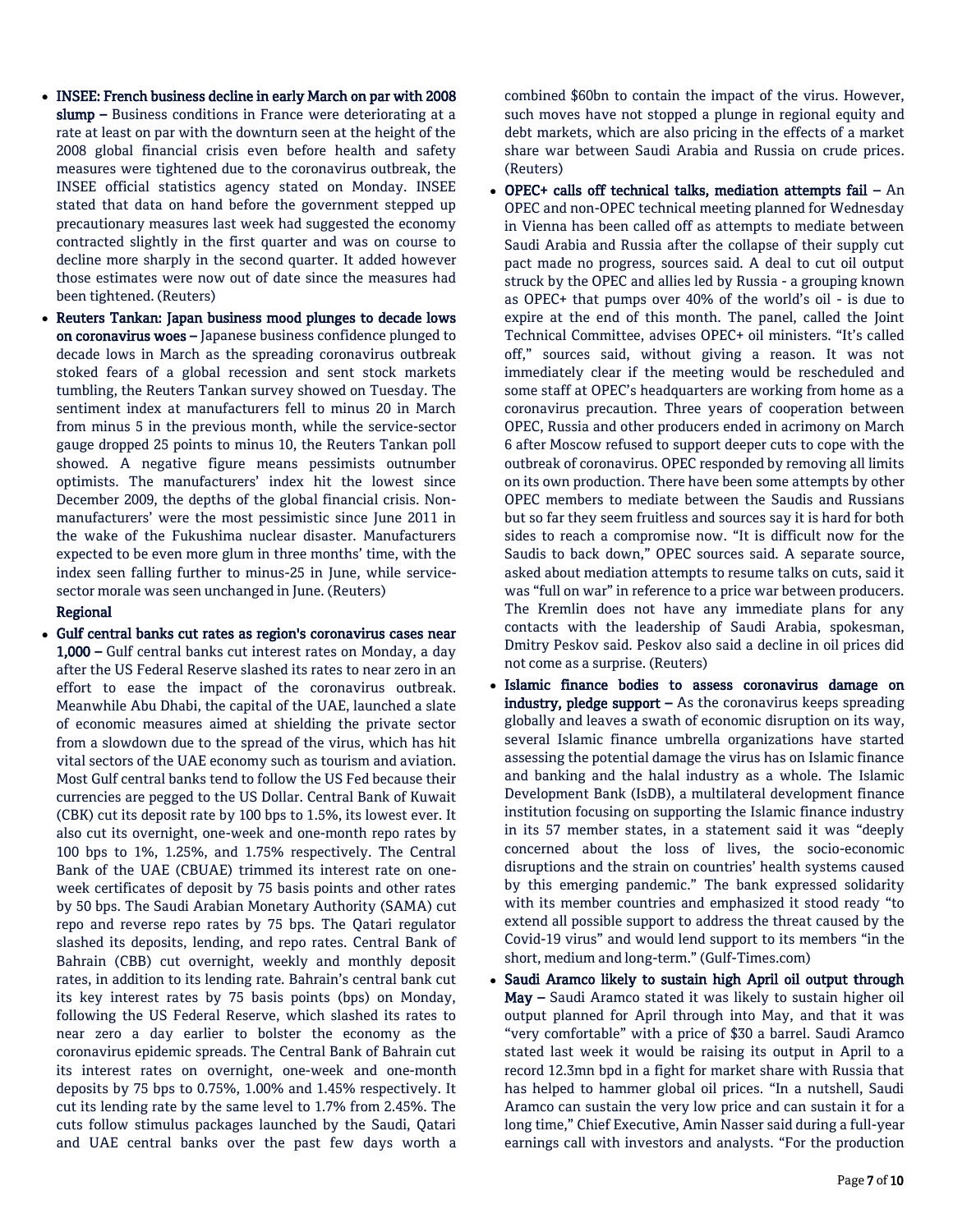in May, I doubt it would be any different from next month." He said that the boost in output and exports would reflect positively on the company despite low oil prices. Saudi Aramco has some of the lowest production costs in the world. CFO, Khalid Al-Dabbagh said Saudi Aramco was "very comfortable" with oil at \$30 a barrel and would still be able to meet its dividend commitments and shareholder expectations at that price. "We are very comfortable that we can meet our dividend commitment, and we are very comfortable that we can meet our shareholders' expectations at \$30 (a barrel) or even lower," he said. He said Saudi Aramco would draw 300,000 bpd from its huge inventories to hit that record supply in April, and could sustain its maximum output of 12mn bpd for a year with no need for further spending. Saudi Arabia, the world's top oil exporter, has hundreds of millions of barrels of crude stored. He also said Saudi Aramco was currently evaluating boosting its maximum oil output capacity by another 1mn bpd to 13mn bpd. Saudi Aramco has "massive capacity" to borrow, but does not need additional debt, the Saudi oil giant's CFO, Khalid Al-Dabbagh said during a conference call on Monday. Saudi Aramco had a gearing of -0.2% at the end of 2019, the company stated. (Reuters)

- Fitch places Saudi Arabian banks on rating watch 'Negative' Fitch Ratings has placed all 10 Saudi Arabian banks' Viability Ratings (VRs) on Rating Watch Negative (RWN). The longterm issuer default ratings (IDRs) of four of these banks were also put on RWN. The RWN placed on all Saudi Arabian banks' VRs reflect heightened risks of unexpected severe and prolonged deterioration in the domestic operating environment for Saudi banks following the sharp fall in oil prices, which came just a few days after the interest-rate cuts by the Saudi Arabian authorities following the Fed rate cut. With little visibility on the authorities' response in terms of government spending, large uncertainties about the length of a potential shock and its impact are prevailing in the banking system. Lower government spending into key sectors of the economy and delayed payments could have a domino effect on most sectors of the economy. Building and construction, contracting, hospitality (also under pressure from the coronavirus), retailers, or car dealers are likely to be particularly affected, which in turn would likely impair borrowers' ability to service their debt. Saudi banks are exposed to tightening liquidity if the government withdraws deposits from the banking system to fund the fiscal deficit. At end-2019, government entities' deposits accounted for 23% of system wide deposits. Asset quality deterioration could also be sharp and exacerbated by lower growth while at the same time revenue would suffer from lower interest rates and subdued new business The RWN on the IDRs of National Commercial Bank (NCB), Al Rajhi (ARB), SAMBA Financial Group (SAMBA) and Saudi British Bank (SABB) reflect that a downgrade of their VR would lead to a downgrade of their IDRs as these are VR-driven. Fitch will resolve the RWN once it has assessed how this economic shock impacts the banking system and the credit profiles of each bank, as well as their ability to adapt. Fitch expects to resolve the RWNs in the next six months. (Bloomberg)
- Spain says Saudi Arabia to call G20 meet on coronavirus in coming days – Saudi Arabia's Crown Prince, Mohammed bin Salman told Spanish Prime Minister, Pedro Sanchez that he

would call in the coming days an extraordinary G20 meeting to tackle coronavirus and its economic impact, Sanchez' office stated. Saudi Arabia is the host of the next G20 summit - an annual gathering of representatives of the world's largest economies. "The Prime Minister proposed to call an urgent and extraordinary, virtual-presence summit to evaluate the situation and work out a roadmap. The Saudi leader manifested his agreement and said he would call a G20 summit in the coming days," the statement said. (Reuters)

- Saudi Aramco keeps \$75bn dividend promise despite oil's dive Even with oil prices slumping, Saudi Aramco stated it still intends to give at least \$75bn to shareholders this year. The world's biggest company by market value, which listed in the Saudi Arabian capital of Riyadh in December, will pay the dividends on a quarterly basis, it said in its 2019 financial results released on Sunday. (Bloomberg)
- Abu Dhabi unveils measures to ease coronavirus impact on private sector - Abu Dhabi launched a slate of measures aimed at easing the impact of the coronavirus outbreak on its private sector, following a \$27bn Central Bank of the UAE (CBUAE) stimulus package announced by the UAE on Saturday. The virus outbreak has started to hit hard vital sectors for the UAE economy such as tourism and aviation. Abu Dhabi - the capital of the UAE - allocated AED1bn to establish a fund "to enhance liquidity and sustain balance between supply and demand for stocks," the Abu Dhabi Government Media Office stated. The country's stock markets have tanked over the past few weeks, with Dubai's main index tumbling nearly 30% and Abu Dhabi sinking around 25% in the same period, as tumbling oil prices added further pressure on Gulf economies. Dubai's stock exchange followed its Abu Dhabi counterpart in shutting its trading floor as a precautionary measure against the spreading of the new coronavirus. Abu Dhabi stated it would allocate some further AED3bn for a credit guarantee scheme for small and medium-sized enterprises (SMEs) to stimulate financing by local banks, while another AED5bn will go to subsidize utility bills. Several fees were scrapped or reduced, including for real estate registrations, or for start-ups and the tourism and hospitality sectors, the government said. The UAE's de facto ruler, Sheikh Mohammed said authorities also plan to stimulate strategic investment and a new committee headed by the Department of Finance will review lending options to support local companies. (Reuters)
- KUNA: Kuwait increases ministries budget by KD500mn Kuwait's cabinet approved a bill on Monday to increase the budget of ministries and governmental departments by KD500mn for the 2020/21 fiscal year due to the coronavirus outbreak, state news agency (KUNA) reported. The cabinet also established a temporary fund for receiving financial contributions from institutions, companies, and individuals to support the government's efforts to fight coronavirus, KUNA said. (Reuters)
- Boursa Kuwait announces new circuit breakers Boursa Kuwait stated that the index will halt trading for 15 minutes on 5% fall, for 30 minutes on 7% fall and market will close on 10% fall. It also stated that security circuit breakers are triggered at +10% or -5%. (Reuters)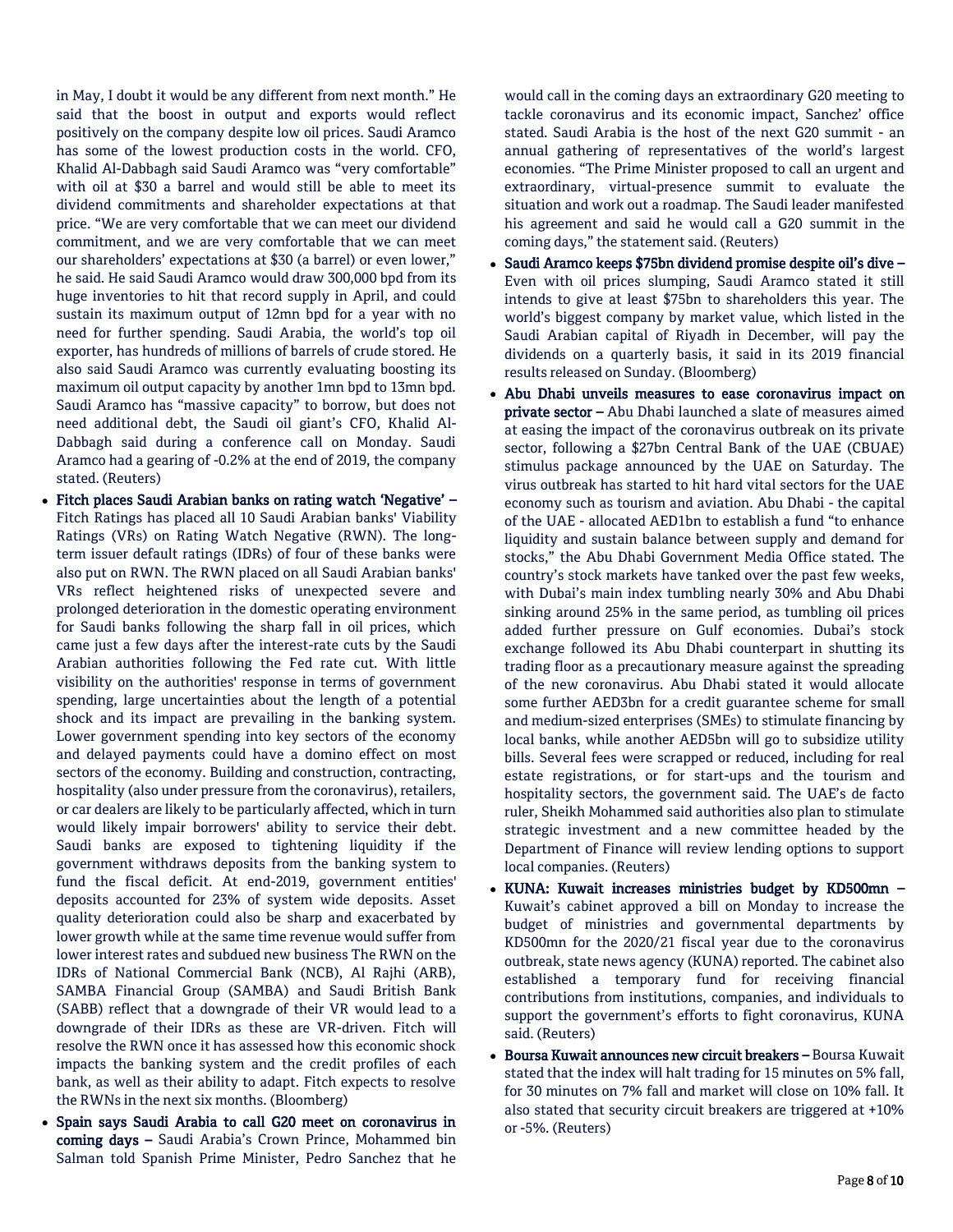- Oman sells OMR2.5mn 28 -day bills at yield 0.522%; bid -cover of 3.4x – Oman sold OMR2.5mn of 28 day bills due on April 15, 2020. Investors offered to buy 3.4 times the amount of securities sold. The bills were sold at a price of 99.96, having a yield of 0.522% and will settle on March 18, 2020. (Bloomberg)
- Bahrain authorizes Finance Minister to withdraw funds to deal with coronavirus - Bahrain's cabinet authorized the Finance Minister on Monday to directly withdraw funds with a 5% ceiling from the public account to deal with emergency measures related to the coronavirus outbreak, state television reported. (Reuters)
- Bahrain's Investcorp acquires Coca -Cola's Belgian headquarters – Investcorp's European real estate business, has acquired 100% of the Coca -Cola Company's Belgian headquarters. The Bridge, housing Coca -Cola's marketing and research and development (R&D) functions was acquired from a wholly owned subsidiary of the American multinational corporation for €88mn through a sale and 10 -year leaseback transaction. The acquisition represents the Bahrain alternative investment manager's first sale and leaseback real estate transaction in Europe. The property will be 100% occupied by Coca -Cola and several of its existing sub -tenants, Investcorp stated. The Bridge is located in southwest Brussels and offers access to Paris, London and other major European cities via train. The property is comprised of three interconnected buildings which provide 35,300 square meters of office and R&D space. "This acquisition is consistent with our defined investment criteria by targeting a highly occupied property in a strategic market," Managing Director at Investcorp for the Dubai and Oman markets, Tarek AlMahjoub said. "We are excited to enter the Belgian market through this acquisition as we continue to expand our European real estate platform in the Benelux region, which we believe is poised to benefit from solid economic and underlying property fundamentals," AlMahjoub said. The acquisition follows the purchase of a multi -let office complex in Munich, Germany, for €73mn by Investcorp and the acquisition of an office property in Rotterdam, the Netherlands for €50mn. (Zawya)
- Bahrain sells BHD43mn of 2.06% 91 -day Sukuk; bid -cover at 2.95x – Bahrain sold BHD43mn of 91 day Sukuk due on June 17, 2020. Investors offered to buy 2.95 times the amount of securities sold. The Sukuk have a yield of 2.06% and will settle on March 18, 2020. (Bloomberg)